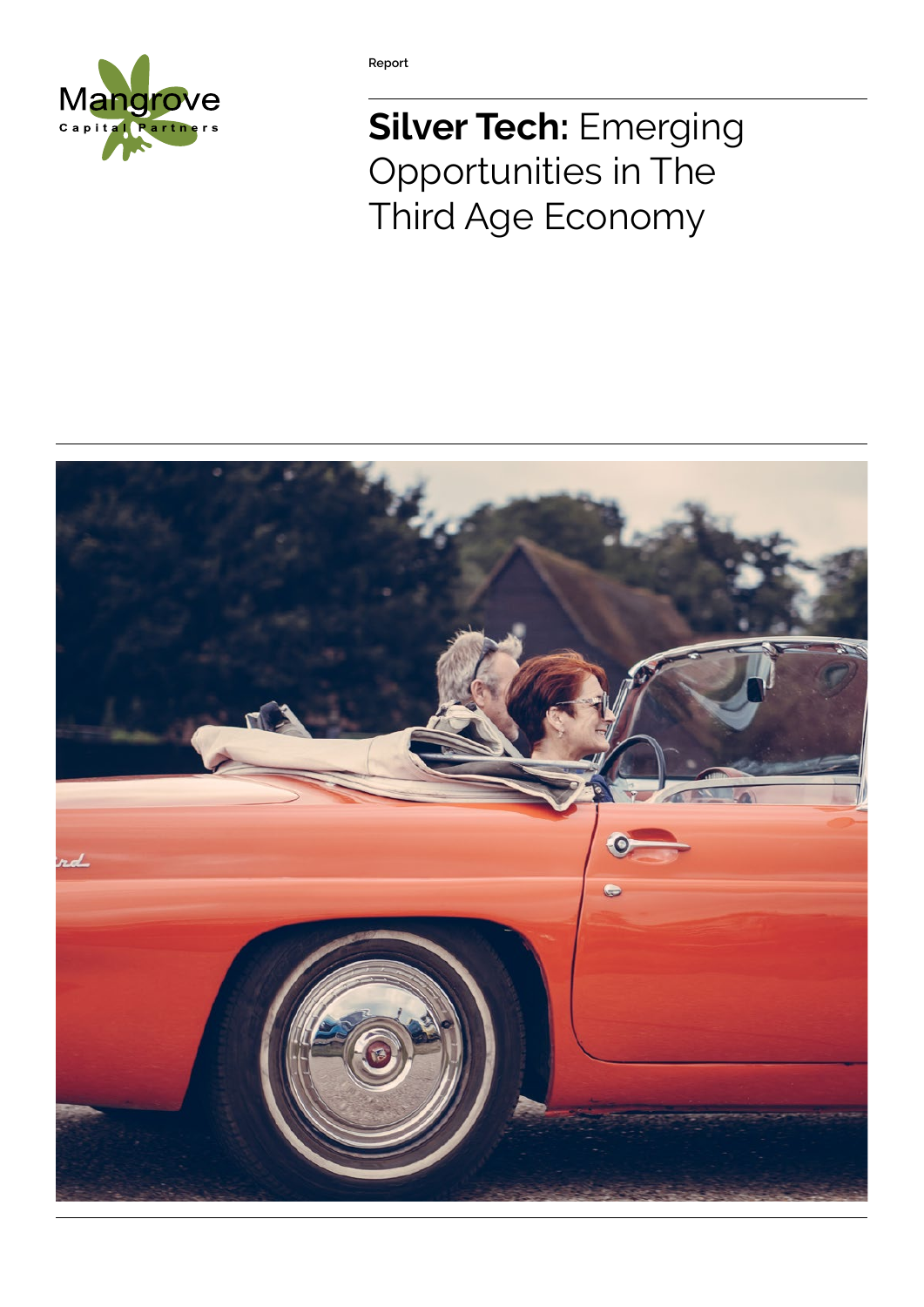By 2060, the population of over-65s is forecast to hit 98.2 million in the US, more than double the level in 2014. Worldwide, the over-65 population will double to 1.6 billion by 2050.

While dialogue around changing demographics focuses on the growing burden on health services and innovation in elderly care, we are now seeing rapid expansion of a generation of people with more energy, desire for life and spending power than ever before.

Contrary to popular belief, this is also a demographic that is comfortable using technology. No wonder then that more than a quarter of the members of Match.com are aged between 53 and 72, and that this group is growing faster than any other.

At Mangrove, we find a dearth of companies serving this exploding sector. This report will explore misconceptions around an often overlooked or misunderstood demographic and examine the considerable opportunities emerging from an ageing population.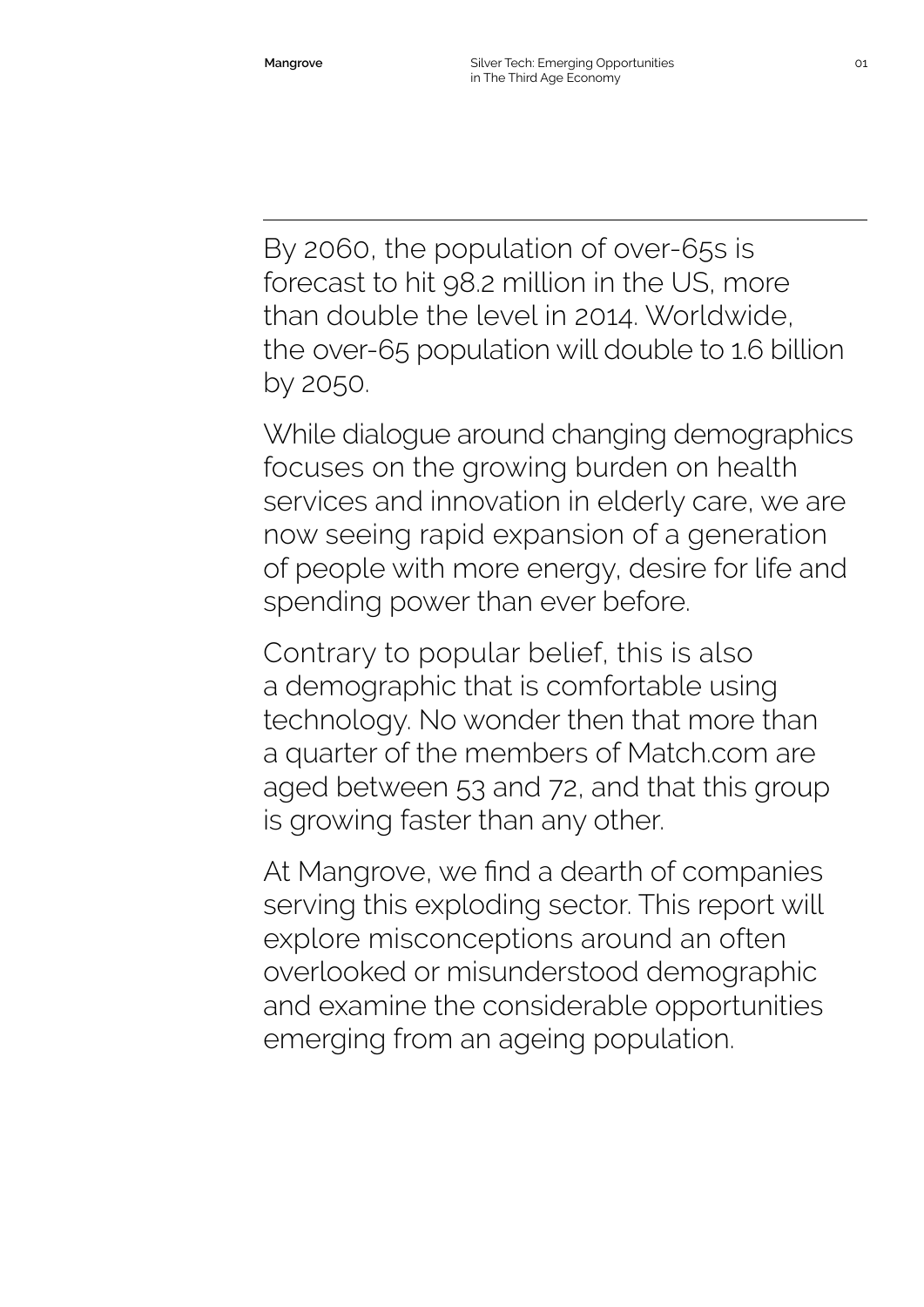# Changing demographics

The number of elderly (those aged over 65) is set to rise sharply over the next 30 years. In the OECD member countries, which reflect most of the European countries, the US and some developed economies globally, there will be an extra 146 million elderly by 2045 – an increase of 70% on today's population. By 2045, for the first time in history, the elderly will be the largest age group. And according to International Longevity Centre UK, the number of people 65 or over in Britain will rise by an average of 278,000 per year until 2037 – compared with only 29,000 per annum for the 15–64 age group. No wonder then that some of Silicon Valley's best known technology investors, including Andreessen

Horowitz, have backed companies innovating the care industry.

But reaching the age of 65 no longer means rapid decline. At age 65, men in England can expect to live on average another 10.6 years in good health while women can expect to live 11.5 years in good health. For both sexes, this constitutes just under 60% of their expected remaining life span<sup>1</sup>.

Particularly for those living in more affluent areas or countries, a completely new stage of life has emerged – a prolonged period between our 'working life" and our 'dependent life'. Far from losing interest in the world or being dependent on care, this is group of people eager to live a healthy and fulfilling existence.

Even as people work into their mid-70s, the expected period spent in retirement is likely to be between 20– 30 years. This will encompass a more active period of spending and travel, but also an extended

In the future, working life is likely to be extended until workers are 75–80 years old. Workers may need to confront multiple career changes and exiting the workforce is likely to be a more gradual transition.

**Extended retirement**

**Longer working life**

period of declining health for many.



#### **The 100-year lifespan and the changing cycle of life**

1. Office of National Statistics

**life cycle**

**life cycle**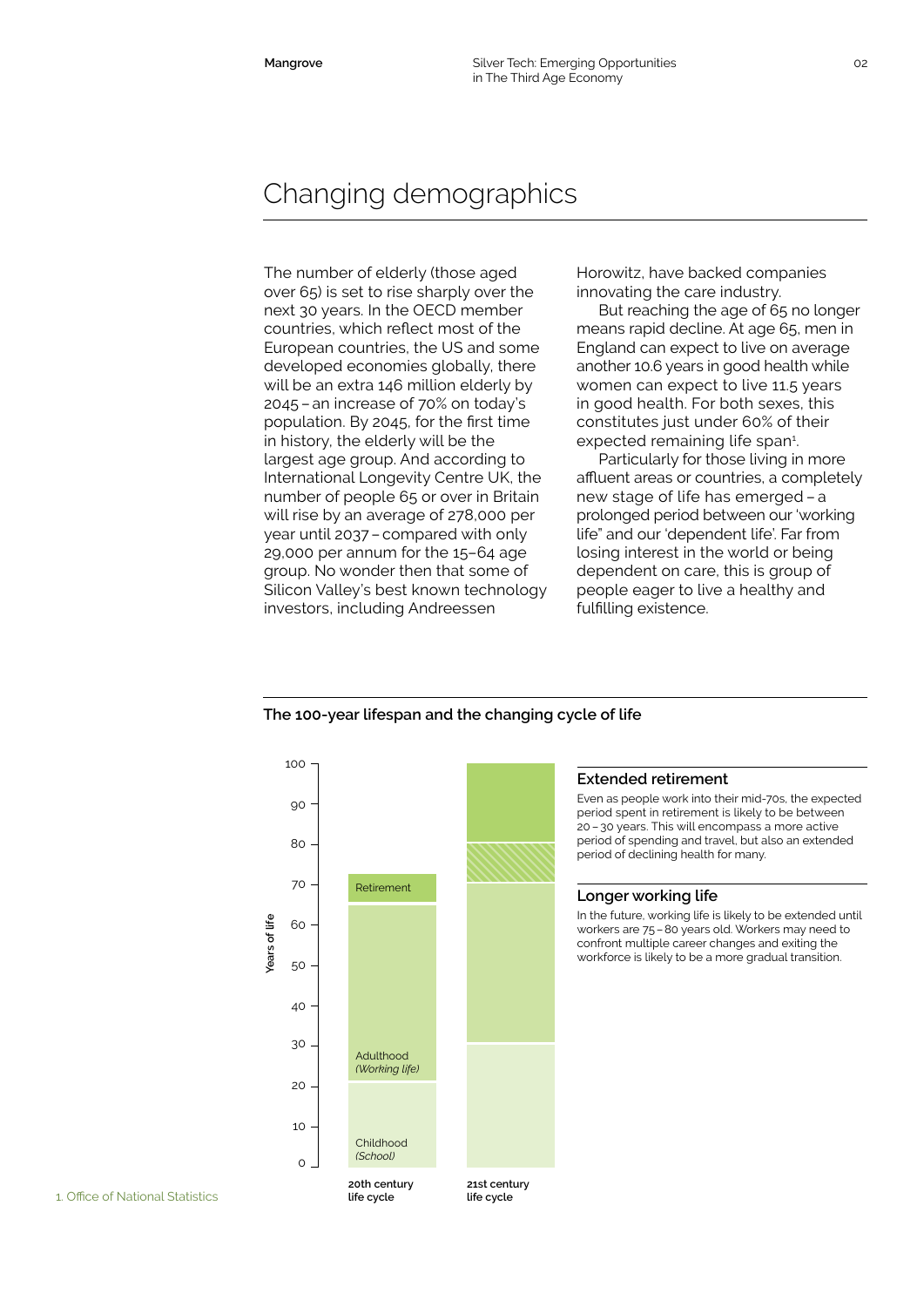## Spending Power

Importantly, this is not a market struggling to pay for the heating in their homes. In fact it is rapidly becoming the most important driver of consumption. Those over 50 in the U.S. will by 2020 have purchasing power thought to be responsible for around \$7.1 trillion in economic activity. Indeed if 50+ Americans were their own country, it would rank third in economic activity in the world after China and the United States<sup>2</sup>. .

Britain's over-50s spent £320 billion in 2015–around 47%of all UK consumer spending, up from 41% in 2003. Furthermore, over-50s now hold 69.7% of all household wealth in the UK, equivalent to £6.2 trillion<sup>3</sup>. .





3. Saga and the Centre for Economics and Business Research

*Source: Deloitte*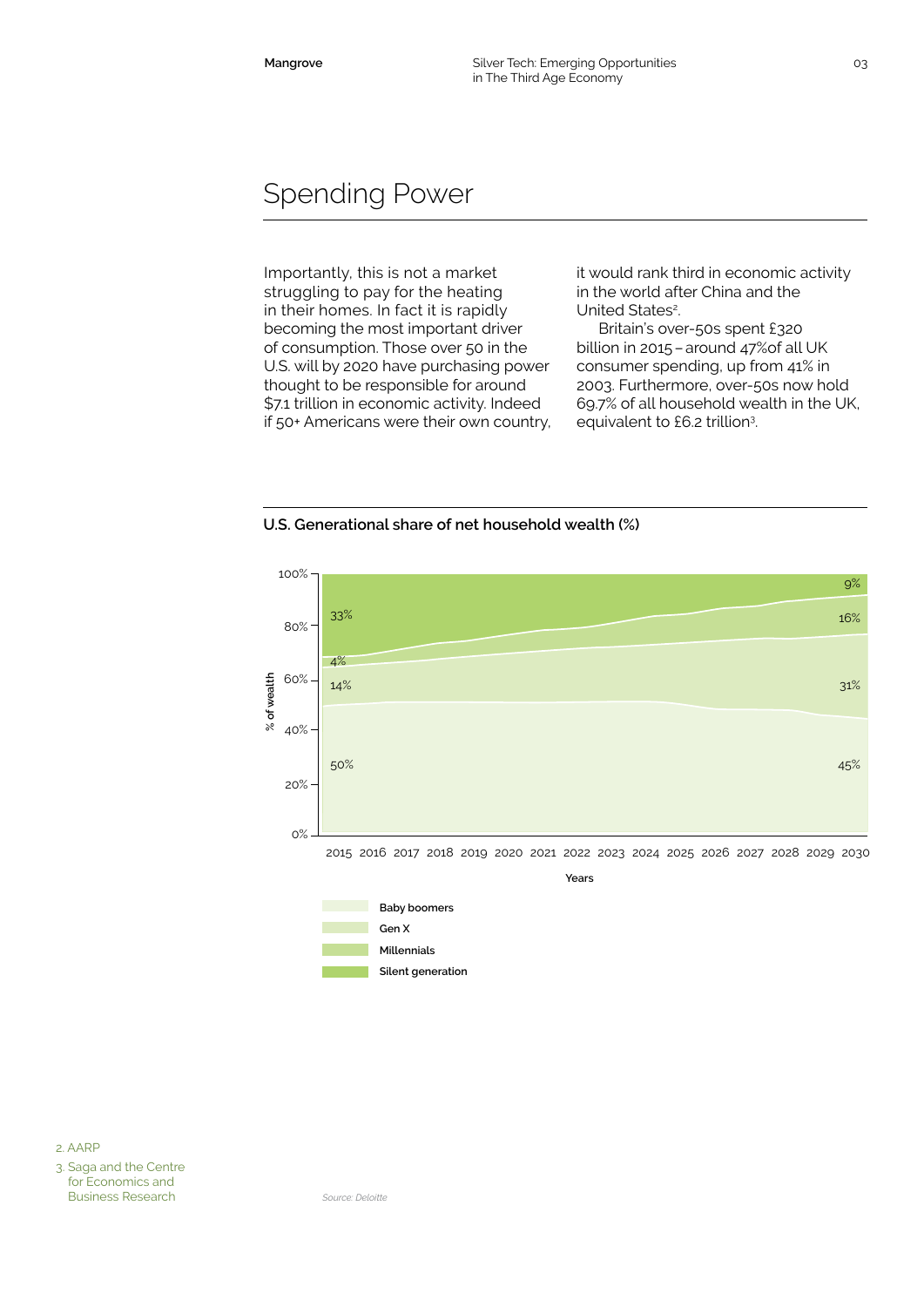## Pervasiveness of Smartphones

One of the most common misconceptions of the elderly is that they are technology illiterate. According to Longevity Network, this buying power comes with "an often-overlooked willingness to try new technologies, especially innovations that place an emphasis on living rather than ageing". Partly thanks to the increasingly intuitive nature and improved design of technology products and interfaces (we have companies like Apple and Skype to thank for this), and party due to the growing requirement to be tech literate in an increasingly digital world, technology usage among seniors has grown dramatically. They may still need the occasional help resetting their answerphone message or printing their boarding pass, but they are increasingly ordering products online and posting pictures from their trips on Instagram.

According to new research commissioned by Mangrove Capital Partners, almost three quarters (74%) of those aged over 55 in the UK now own a smartphone. Furthermore, over a third use messaging apps such as Whatsapp and nearly half (43%) use social media services such as Facebook and Instagram to keep in touch with friends and family<sup>4</sup>. Clearly this is not a demographic stuck in the dark ages–it is a generation of people with considerable time and spending power that have the internet at their fingertips and are embracing new technologies.

It is a demographic that is fast becoming the single most important market for major consumer technology companies – Apple is no doubt investing more heavily in assisted hearing technology than hoverboards. But this exciting new market has been largely overlooked by startups.

#### **Smartphone ownership by age**

|           |           | 93% 95% 94% 91% 74% |           |       |
|-----------|-----------|---------------------|-----------|-------|
| $18 - 24$ | $25 - 34$ | $35 - 44$           | $45 - 54$ | $55+$ |

#### **Keeping in touch: channels used by age**

|                                                                 | $18 - 24$ | $25 - 34$ | $35 - 44$ | $45 - 54$ | $55+$ |
|-----------------------------------------------------------------|-----------|-----------|-----------|-----------|-------|
| Phone calls                                                     | 60%       | 58%       | 69%       | 76%       | 84%   |
| Text messages (i.e. SMS)                                        | 67%       | 66%       | 77%       | 75%       | 70%   |
| Email                                                           | 25%       | 30%       | 44%       | 54%       | 72%   |
| Video calling (e.g. Skype,<br>FaceTime, etc.)                   | 40%       | 28%       | 20%       | 22%       | 24%   |
| Messaging apps (e.g. Viber,<br>WhatsApp, Google Hangouts, etc.) | 72%       | 80%       | 65%       | 50%       | 39%   |
| Social media (e.g. Facebook,<br>Instagram, Snapchat, etc.       | 74%       | 68%       | 61%       | 54%       | 43%   |

4. The survey of 2,000 UK adults was carried out by YouGov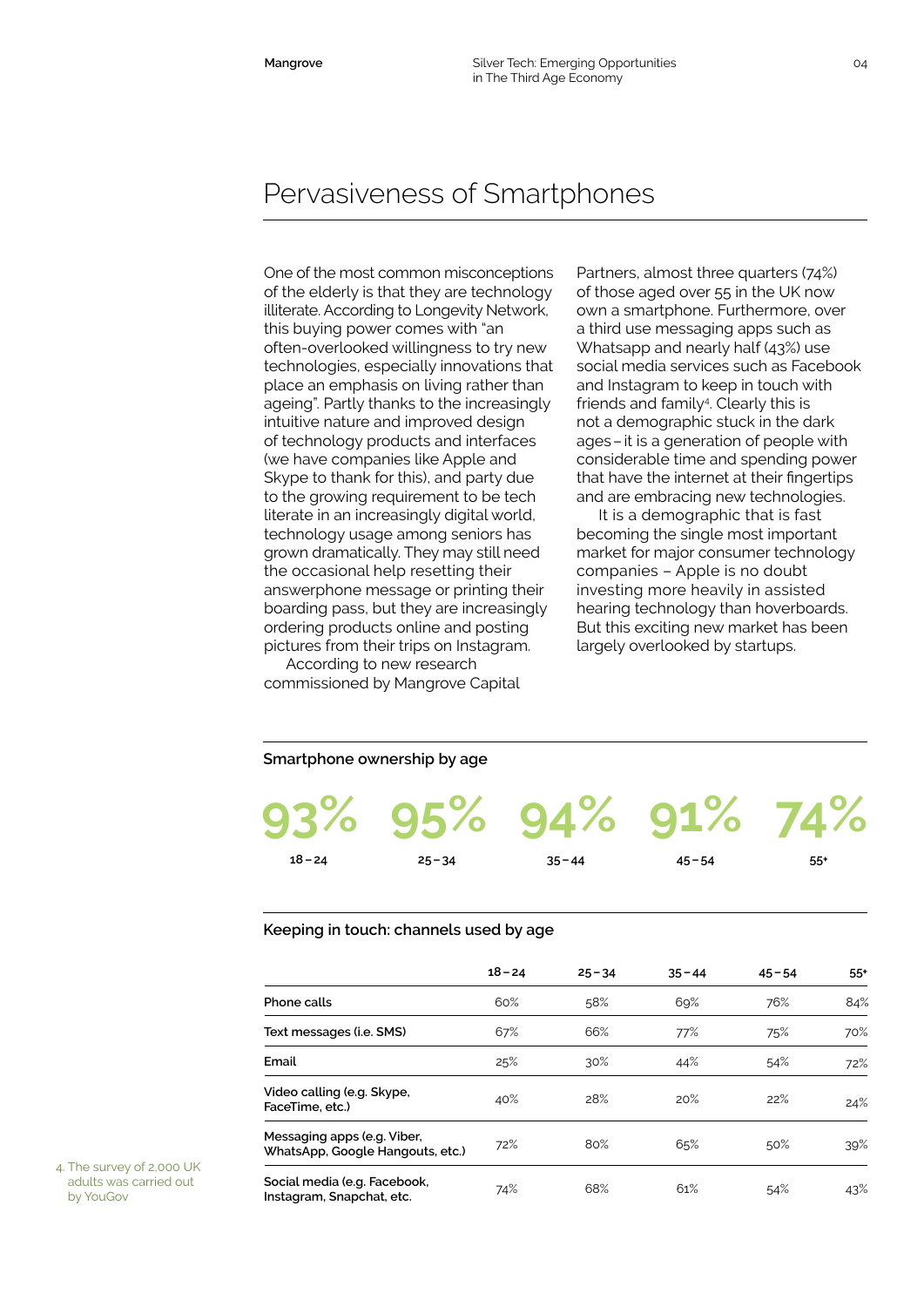### Underserved and misunderstood

Facebook's founder Mark Zuckerberg famously once said he would hesitate to hire anyone in their 30s. Presumably now he has reached his thirties he is a little more open minded but his comments speak volumes about the attitudes of young startup founders. Indeed the technology industry and much of the business world has long considered engagement among teens to be critical to future success–the logic being that people make brand decisions in their twenties.

As a result, older demographics are feeling underserved. Insurer SunLife found 59% of people aged 50+ believe brands aren't interested in them and feel ignored in favour of younger consumers. When asked which brands they feel

ignore them the most, more than a third said the fashion industry is the worst culprit while a quarter said it is the technology sector.

The marketing industry has also failed older consumers. After all, with the average age of an ad agency account executive being 28, the industry is unable to think like a 50-year-old. More importantly, 'young silvers' do not consider themselves to be old and respond badly to ads or marketing specifically targeted at older people. Much to the surprise of young product designers and marketers, 65 year olds do not want to wear large red panic devices around their necks or strap injury-prevention cushions to their belts.

#### Opportunity in the 'third age' economy

As a firm we believe these key trends are driving an enormous and largely untapped market opportunity for startups. We are committing significant funds to the third age economy and are particularly interested in older entrepreneurs that are closer to, and bring an understanding of, this

demographic. Rather than looking at companies tackling elderly care, we are more interested in businesses that are catering to the healthy elderly–those focused on living (and spending) rather than ageing. We are broadly looking at three areas in this 'third age economy' –leisure; work; and longevity.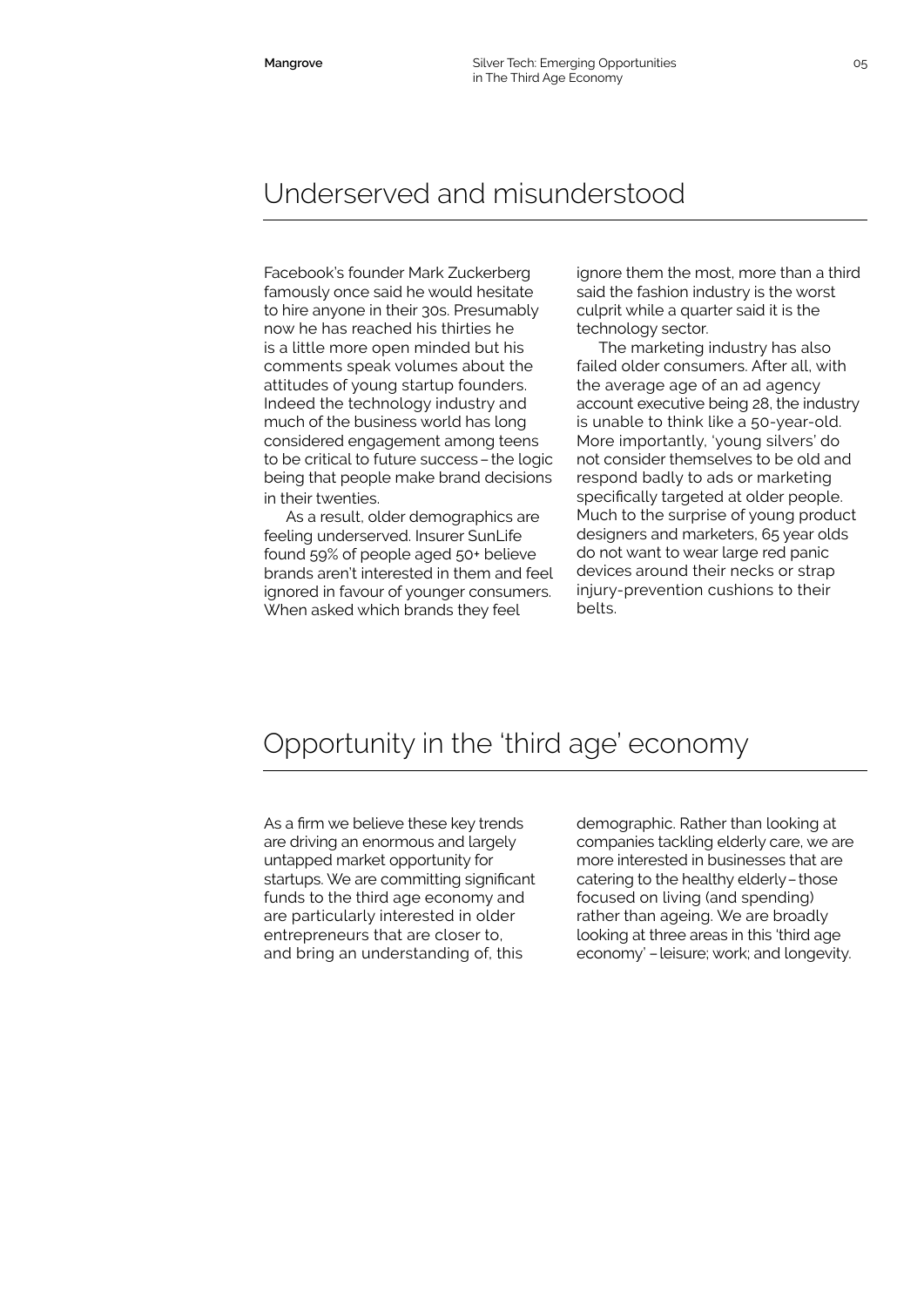### Young silvers at leisure

Over 65s are time-rich as well as cashrich. Much of this time is taken up with travel, driving a booming market in holidays for older consumers. Over-50s households in the UK spent £25 billion on travel and tourism in 2012, up from £14 billion in 20025 . In terms of the UK total travel and tourism expenditure, the over-50s are now the dominant group.

Carnival, the global cruise company, already employs 120,000 people and expects another 20 new ships to enter service by 2022. But it is not just cruise companies that are set to prosper. With the majority of older internet users going online daily, an enormous opportunity is emerging in e-commerce. New

travel booking sites are now offering additional tools specifically for anyone coordinating group bookings–likely to be of interest to grandparents planning a family holiday.

With over-65s putting more time into their favourite hobbies and sports, there may also be opportunities for e-commerce companies focused on particular themes as well as online communities built around specific interests such as fishing or walking. Strava, the cycling app, is an example of a community which has grown rapidly by focusing on a particular interest and now boasts tens of millions of users.



#### **Change in population and tourism indicators by age: % change, 2012–2014**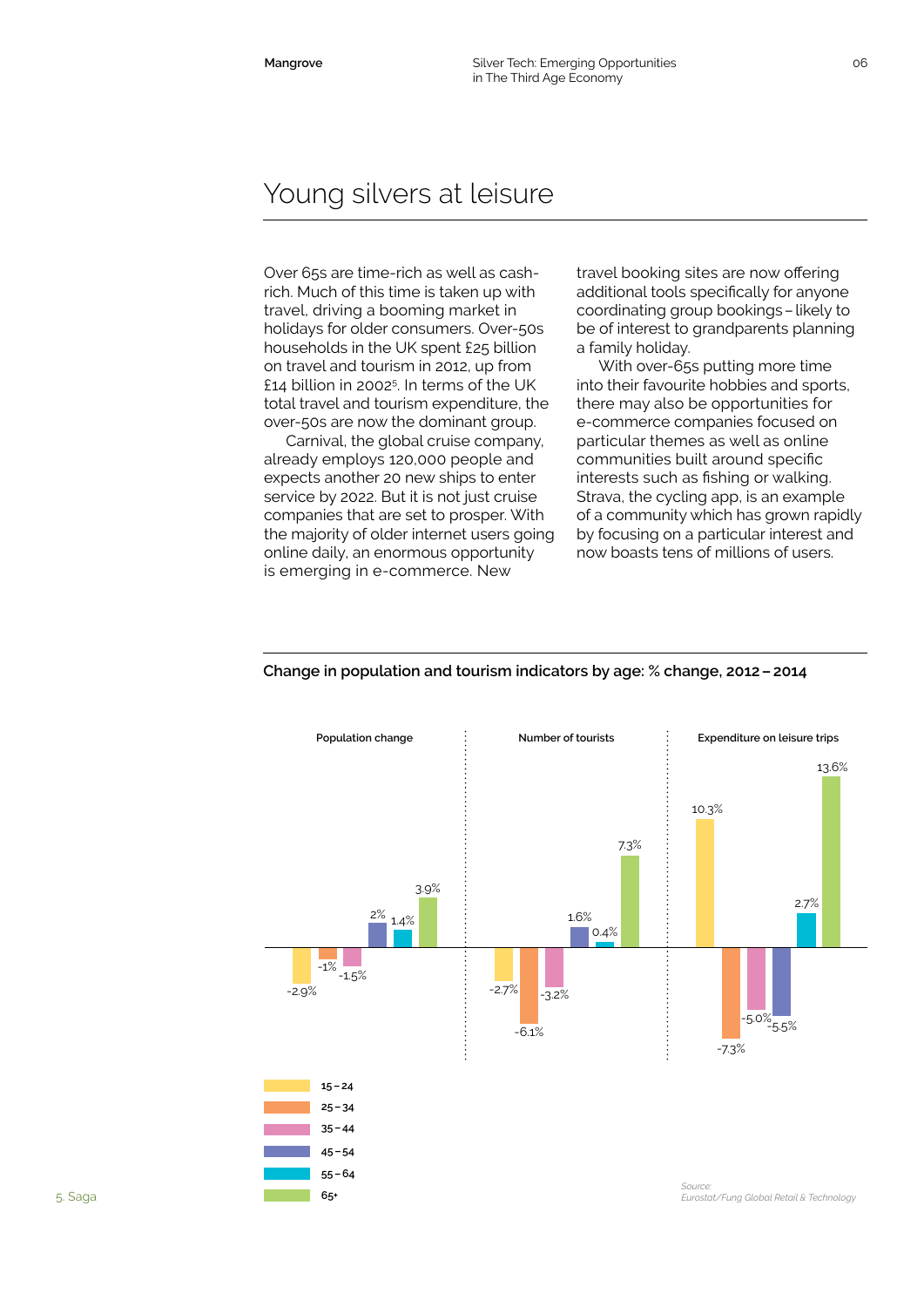#### Young silvers at work

Many companies are focused on hiring millennials but older workers offer considerable potential. They understand how businesses operate, have well developed people skills and come with a wealth of contacts. The UK Government is calling for businesses to take on more older workers and the Co-op Group, Walgreens Boots Alliance and Barclays have already signed up to a pledge to hire 12% more older workers by 2022.

While discussions around the gig economy often centre on Deliveroo riders and Uber drivers, older workers may also soon become the single biggest driver of this new model of working. Already, nearly one in four workers aged 50 and over are selfemployed–twice the rate of younger people. And according to Transamerica Centre for Retirement Studies, 65% of baby boomer workers plan to work past 65 or do not plan to retire–as they

seek to put their experience to good use, find fulfillment and fund their retirement. Indeed it is also surprisingly good for one's health, as participating in "purposeful activity" in the ageing process can slow cognitive decline by 30%.

Older workers, who are in effect seeking a phased retirement, particularly value flexibility as they seek to take greater control over their work and fit it around their changing lifestyles. Digital platforms are making it much easier for older workers to offer up their skills and experience. They are also much less likely to encounter the kind of age discrimination that might come with applying for traditional jobs. Tengia is an early stage startup founded in Los Angeles that connects "seasoned professionals" with companies requiring their skills and services, although similar offerings are yet to emerge in Europe.

#### **The increase in self-employment by age** Quarter 1 (Jan–Mar) 20001 to Quarter 4 (Oct–Dec) 2016

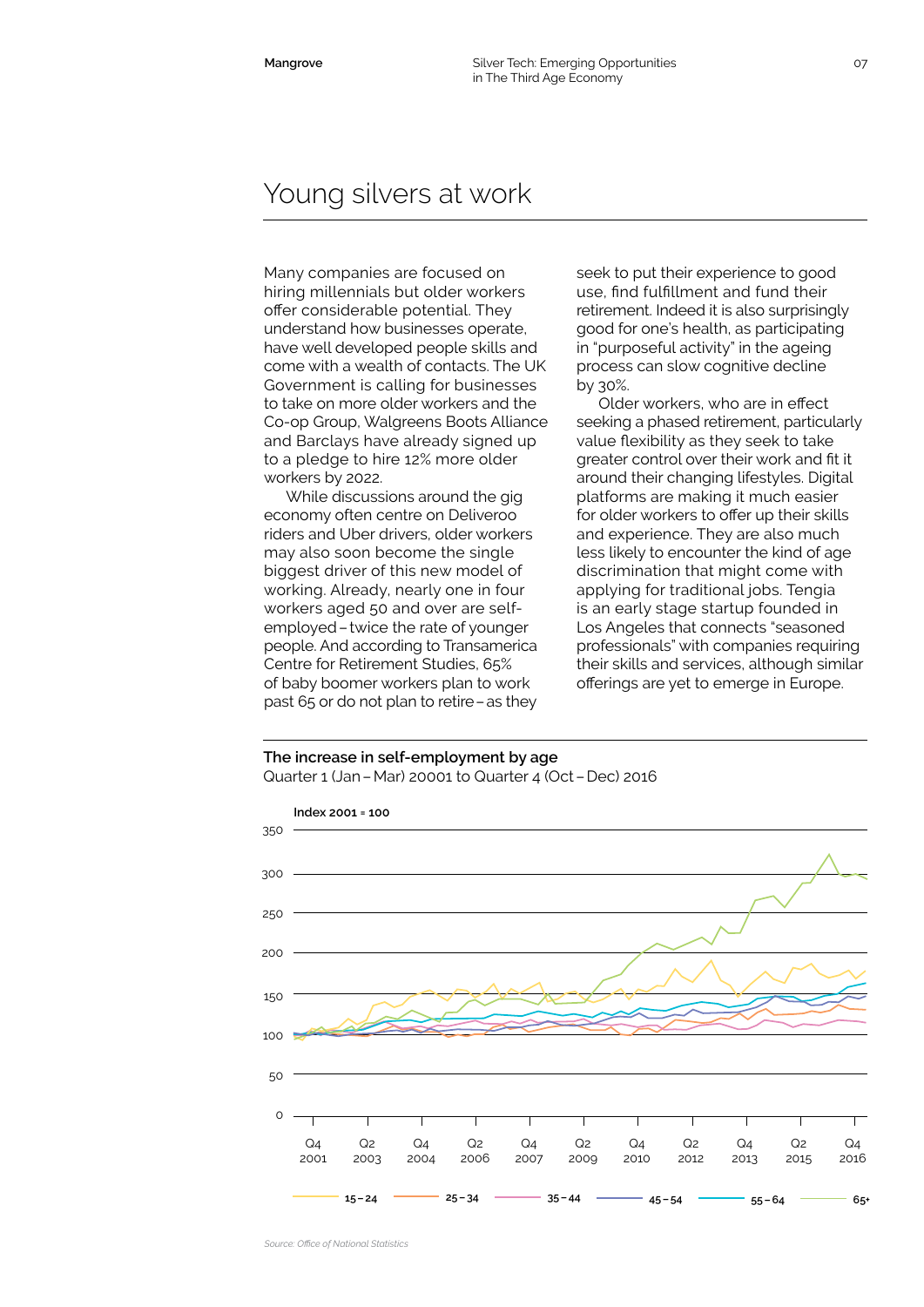### Young silvers younger for longer

When the NHS was founded in 1948, 48% of the population died before they reached 65; that is now down to 14%. With this comes a rise in the incidence of diseases –80% of the population over 65 years suffer from one chronic disease and 68% from two chronic diseases.

Diabetes is one of the most common "lifestyle diseases" and is particularly prevalent among the elderly. Depression is another key risk factor, affecting around 22% of men and 28% of women aged 65 years and over<sup>6</sup>. Social isolation, the loss of a partner, or management of an illness are common causes of depression. More worrying is that 85% of older people with depression receive no help at all from the NHS and those who identify as lonely have a 59% greater risk of health decline7 .

Young silvers are increasingly aware of lifestyle related health issues and are taking action. A recent survey by Sport England found that 3.4 million over-55s now take part in sport on a weekly basis, up 28% since 2006, while Nuffield Health discovered that it is not millennials but the over 65s which are the UK's most frequent gym users. The market size for wellness and fitness in the UK alone will reach  $£22.8$  billion by  $2020^8$ .

Sugar substitutes are nothing new but a number of startups have secured funding to develop new ways to reduce or eliminate sugar intake. These include SmartSweets, which is turning gummy bears into healthy snacks.

With smartphone and wearable usage among the elderly growing rapidly, there is also a tremendous opportunity for technology to help solve these problems. For example, Weill Cornell Medical College in New York found that playing certain computer games can reduce symptoms of depression among the elderly as effectively as antidepressants. Mobile app Happify is already busy turning the latest discoveries in the science of happiness into activities and games that help improve their emotional well-being.

Of course technology can also play an important role in preventing loneliness and many over-65s are already using social networks and dating sites. Israeli company Intuition Robotics is taking a different approach, creating a robot called ElliQ which talks and tries to keep her human companion active and engaged.

6. Health and Social Care Information Centre

7. University of California San Francisco

8. Statista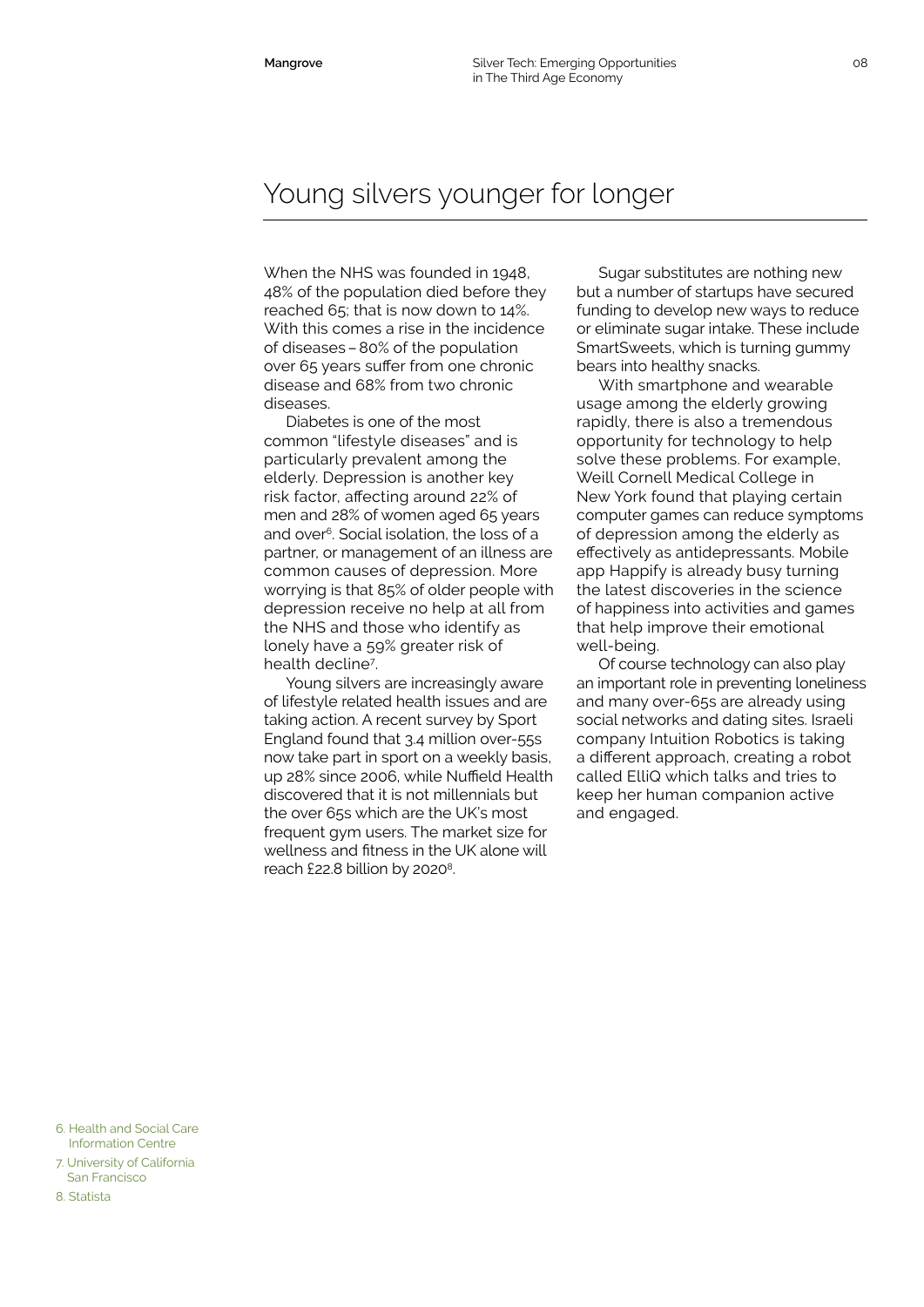### Conclusion

The rise of the third age economy and the growth of smartphone usage among active retirees are challenging perceived wisdoms in business. Instead of continuing its obsession with engagement among teens, the technology sector would be wise to wake up to the rise of the young silvers. But beware: the young silvers have their own particular needs and are sophisticated consumers. Indeed those best placed to create value from this exciting new demographic may be young silvers themselves, or those closest to them.

#### Written by Michael Jackson and Toby Walsh

**Michael Jackson** is a partner at Mangrove Capital Partners and was previously COO at Skype, where he was responsible for rapidly growing an idea into a well-managed, high margin, multi-hundred million dollar business. Before joining Skype, Michael launched 9 mobile operations and 2 ISPs across Europe with Tele2. Michael is also on the board of Blockchain and is contributor to the Blockchain Policy Initiative. He graduated with honours from University College London with a degree in Communications Engineering and is a guest lecturer in their MBA program: The Business of Telecoms.

**Toby Walsh** is a communications advisor specialising in startups and venture capital. He has worked with some of Europe's fastest growing software companies as well as the investors behind major exits such as Betfair, LoveFilm, Skype, Shazam, Wix.com and Zoopla. He previously led teams at global communications agencies Sparkpr and Waggener Edstrom. He graduated from Newcastle University with a degree in Psychology.